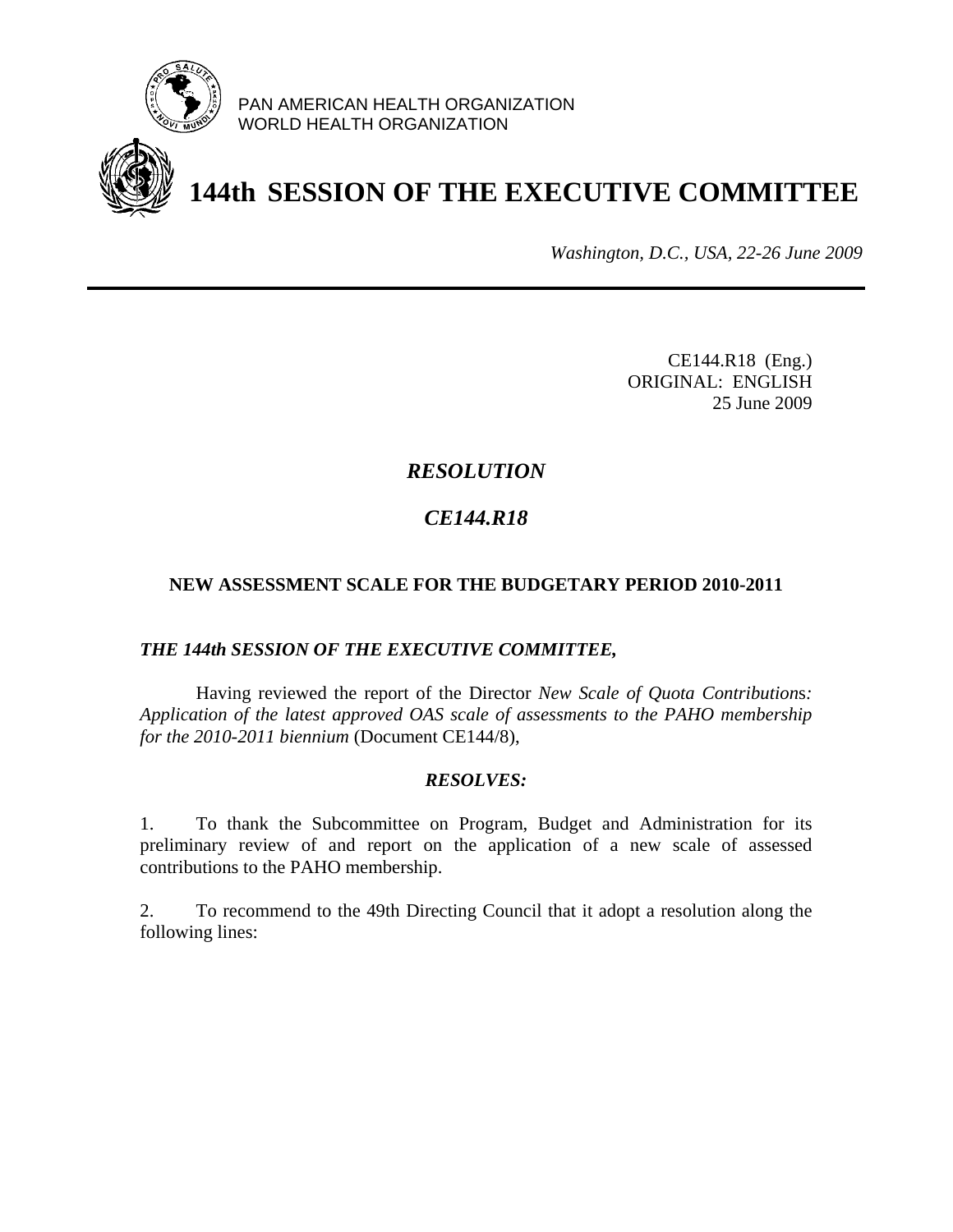#### **NEW ASSESSMENT SCALE FOR THE BUDGETARY PERIOD 2010-2011**

#### *THE 49th DIRECTING COUNCIL,*

 Having considered the report of the President of the 144th Session of the Executive Committee (Document CD49/\_);

Bearing in mind that the Pan American Sanitary Code establishes that the scale of assessed contributions to be applied to Member States of the Pan American Health Organization (PAHO) will be based on the assessment scale adopted by the Organization of American States (OAS) for its membership;

 Noting that the 140th Session of the Executive Committee in its Resolution CE140.R5 decided that the new assessment scale of the OAS would be applied by PAHO to biennia subsequent to the 2008-2009 biennium; and

 Considering that the 34th Extraordinary Session of the General Assembly of the OAS adopted Resolution AG/RES.1 (XXXIV-E/07) which established a revised assessment scale for its membership applicable to the years 2009, 2010 and 2011,

#### *RESOLVES:*

 To approve the new scale of assessed contributions, as detailed in the following table, to be applied to the Program and Budget for the Budgetary Period 2010-2011.

| <b>Member State</b> | Assessment<br>Rate<br>2010-2011 |
|---------------------|---------------------------------|
| Antigua and Barbuda | 0.022                           |
| Argentina           | 3.211                           |
| <b>Bahamas</b>      | 0.077                           |
| <b>Barbados</b>     | 0.060                           |
| Belize              | 0.022                           |
| <b>Bolivia</b>      | 0.046                           |
| Brazil              | 7.953                           |
| Canada              | 13.761                          |
| Chile               | 1.073                           |
| Colombia            | 0.839                           |
| Costa Rica          | 0.187                           |